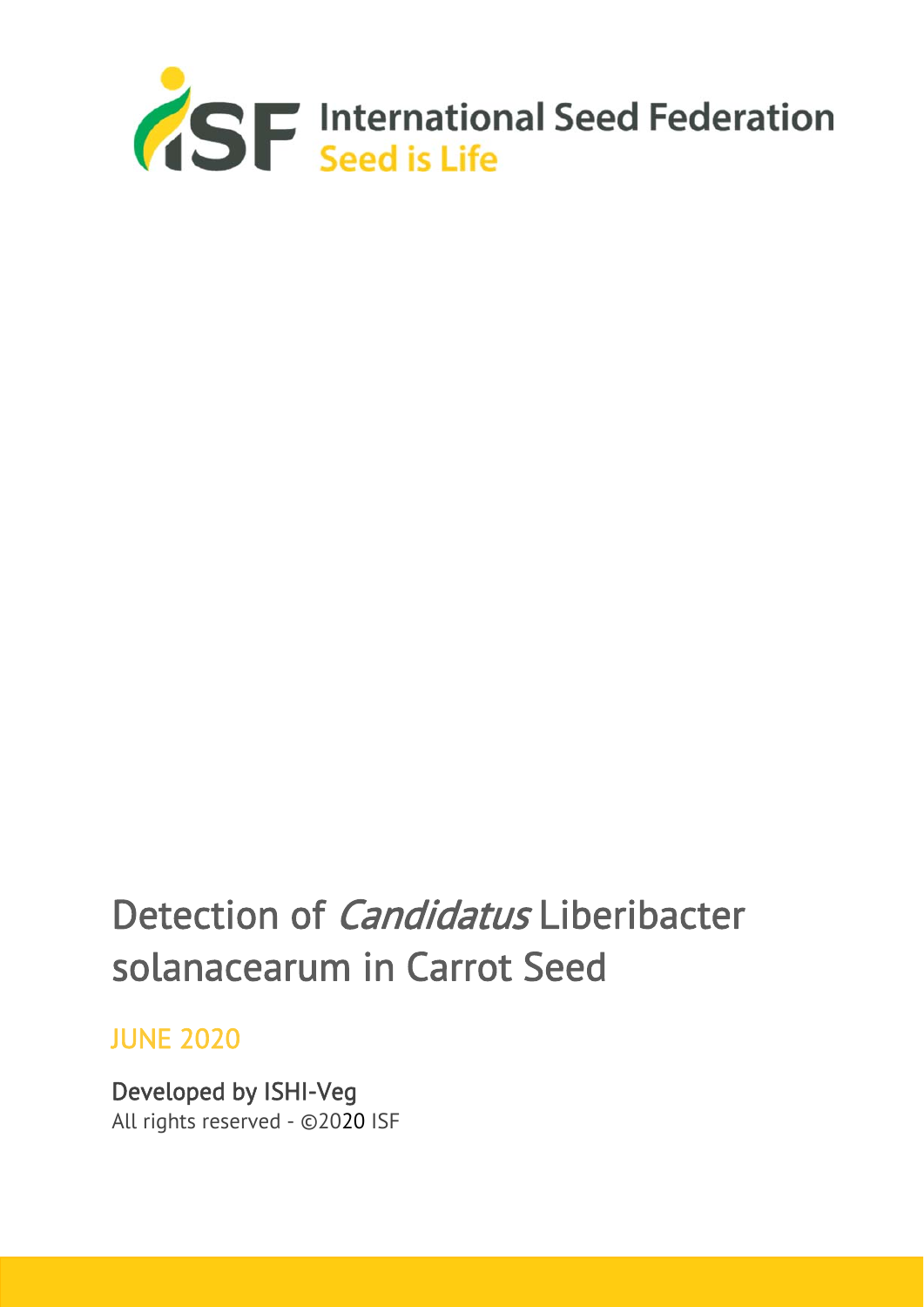

# Detection of *Candidatus* Liberibacter solanacearum in Carrot Seed

| Crop:                    | <i>Daucus carota</i> (carrot)                                            |
|--------------------------|--------------------------------------------------------------------------|
| Pathogen(s):             | <i>Candidatus</i> Liberibacter solanacearum                              |
| <b>Revision history:</b> | Version 2.1, June 2020                                                   |
|                          | Note: In this version the section Background has been brought up to date |

# BACKGROUND

In ISHI-Veg's view there is a lack of evidence for seed transmission of *Candidatus* Liberibacter solanacearum ( $Ca$ . L. solanacearum) via carrot seed. Seed transmission has been reported in a single publication (Bertolini et al., 2015). Several other studies have challenged this finding (Haapalainen, 2014; Loiseau et al., 2017a and 2017b; Oishi et al., 2017; Mawassi et al., 2018; Fujikawa et al., 2020).

As a consequence of the report by Bertolini et al., several governments imposed emergency measures and import restrictions on carrot and other *Apiaceae* seed. Lately, however, New Zealand's national plant protection organisation reported that its full technical assessment found no new scientific evidence to support the finding by Bertolini et al., that  $Ca$ . L. solanacearum is seed transmitted on the Apiaceae family. As a result, it no longer considers Apiaceae (i.e. carrot, celery, chervil, fennel, parsley and parsnip) seed to be a risk pathway for introduction of Ca. L. solanacearum. As a trade-enabling measure the World Trade Organisation has been notified of New Zealand's intention to remove the *Apiaceae* specific requirements from its Import Health Standard (see https://www.mpi.govt.nz/dmsdocument/1151/direct).

To facilitate trade of carrot seed, ISHI-Veg has developed a detection method based on real-time PCR, a requirement from some governments to obtain a Phytosanitary Certificate for exporting seed. ISHI-Veg calls on researchers seeking to develop detection methods for *Ca*. L. solanacearum to use the primer sets used in this method to harmonise methods used for phytosanitary certification. These primers and probes have been developed by Li et al., (2009) and are also recommended in EPPO's Diagnostic Standard PM  $7/143$  (1) for the detection of *Ca*. L. solanacearum in both asymptomatic and symptomatic plant material or in vectors (https://onlinelibrary.wiley.com/doi/epdf/10.1111/epp.12611).

According to ISPM 38, molecular and serological diagnostic methods are considered indirect protocols to detect pests in seeds. These methods may give a positive result even when no viable pests are present. Consequently, when testing seeds with these methods, results should be interpreted carefully. Confirmatory tests or additional tests based on a different biological principle may be required to confirm the presence of a viable pest in a sample. See https://www.ippc.int/static/media/files/publication/en/2017/05/ISPM\_38\_2017\_En\_2017-05- 15.pdf.

A qPCR, an indirect test, detects both infectious and non-infectious bacterial particles as well as DNA from viable and non-viable bacteria (see http://www.worldseed.org/wp-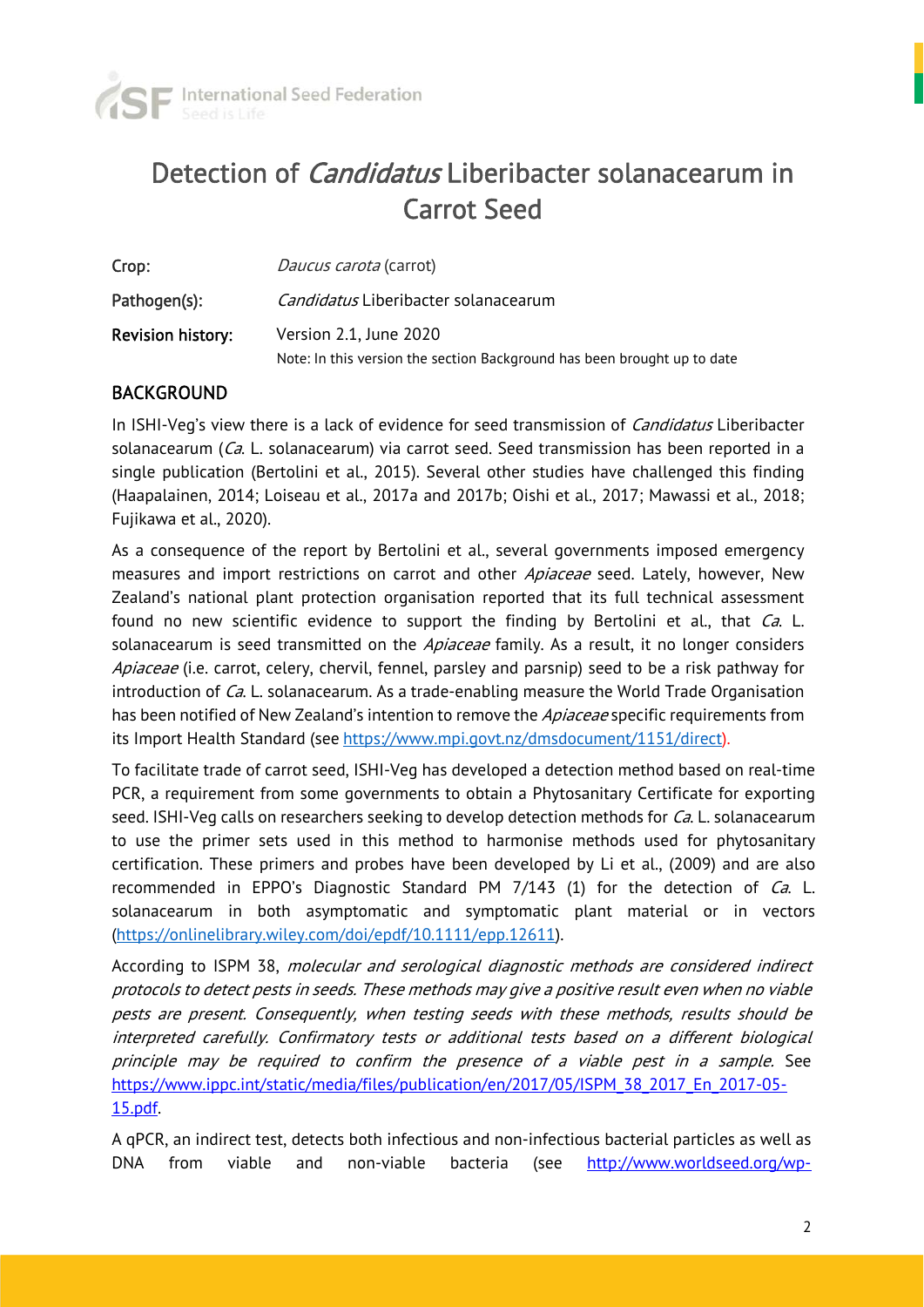

content/uploads/2015/10/Indirect\_Seed\_Health\_Tests\_2013.pdf). A positive SE-qPCR is, therefore, only indicative of a presumptive positive lot. A confirmatory test that determines the presence of viable and pathogenic *Ca*. L. solanacearum is needed to confirm the health status of the lot. Such a confirmation test, usually a pathogenicity or bio assay, is currently not available for *Ca*. L. solanacearum due to uncultivable nature of this pathogen. Furthermore, as efforts to show seed transmission have not been successful, it is not possible to develop a direct test that confirms viability of the pathogen and its pathogenicity.

The qPCR has been designed to identify seed lots that are *not* infected with the target pathogen and validated to show there are no false negative results.

# PRINCIPLE

Detection of  $Ca$ . L. solanacearum on carrot seed is assessed by a seed extract  $qPCR$  assay (SEqPCR). Extraction of bacteria located in the phloem sieve tubes of the carrot seed coat is enhanced by stomaching. The test is complete if no *Ca*. L. solanacearum is detected and the seed lot is considered healthy. A positive SE-qPCR is only indicative of the presence of DNA sequence of *Ca*. L. solanacearum and gives no information on viability and pathogenicity.

The method process workflow is presented in Figure 1.



Figure 1: Method process workflow

### METHOD VALIDATION

This method has been validated by ISHI-Veg (Chitrampalam et al., 2019). The validation included an inter-laboratory comparative test. The performance of the two main components of the ISHI-Veg assay, namely the Qiagen DNA extraction and the Li et al. (2009) real-time PCR method, has also been validated independently of ISHI-Veg for analytical specificity, sensitivity and repeatability (Loiseau et al., 2015).

### RESTRICTIONS ON USE

This test method is suitable for untreated seed.

This test method has not been validated for seed treated with protective chemicals or biological substances. If a user chooses to test treated seed using this method, it is the responsibility of the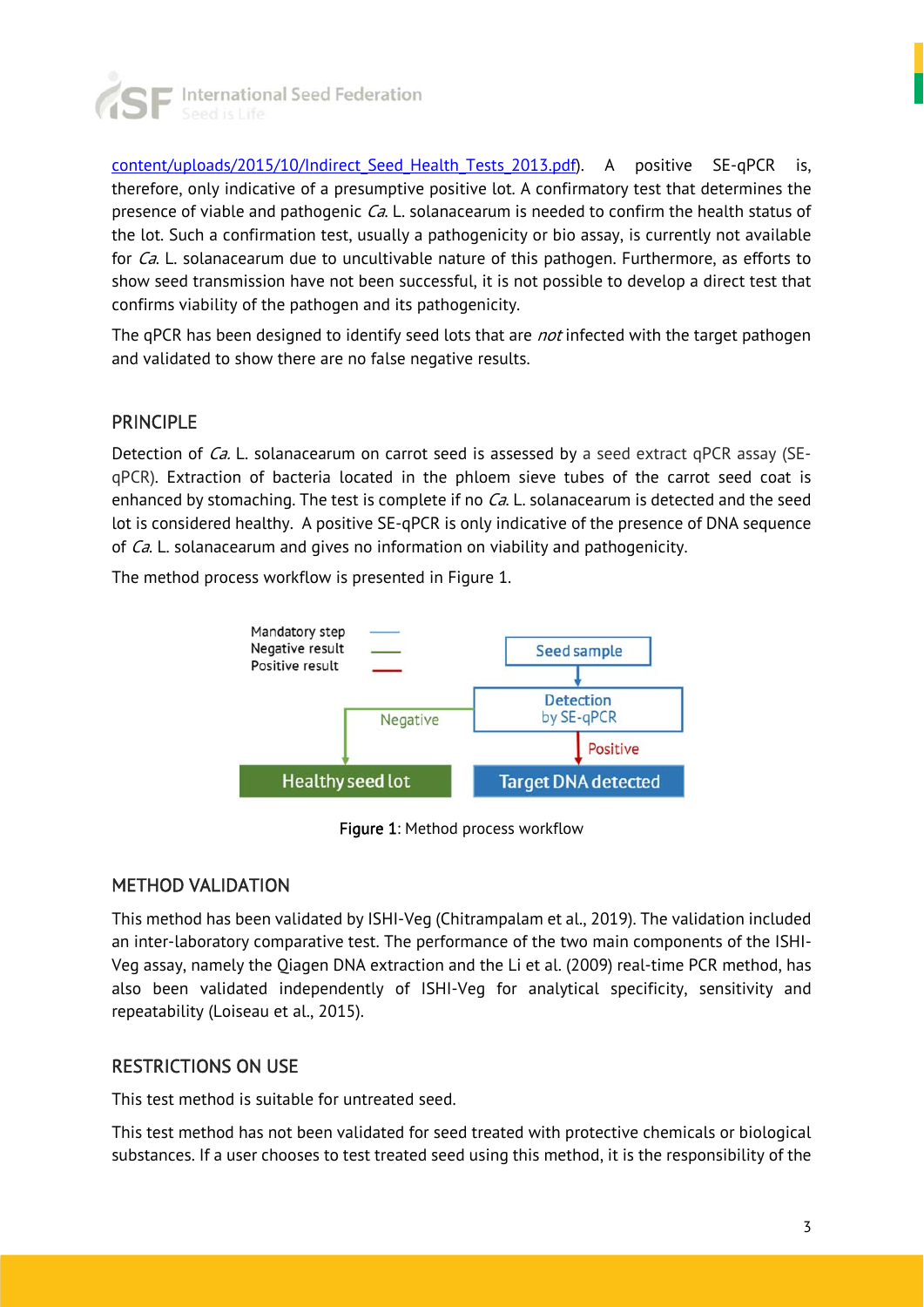

user to determine empirically (through analysis, sample spiking, or experimental comparisons) whether the protective chemicals or biological substances have an effect on the method results.

## METHOD EXECUTION

To ensure process standardization and valid results, it is strongly recommended to follow the best practices developed by ISHI-Veg for the use of PCR Assays in Seed Health Tests (see https://www.worldseed.org/our-work/phytosanitary-matters/seed-health/ishi-veg-methoddevelopment/).

# SAMPLE AND SUB-SAMPLE SIZE

The recommended minimum sample size is 20,000 seeds with a maximum sub-sample size of 10,000 seeds.

NOTE: ISHI-Veg is not aware of any epidemiological information that warrants seed samples of any particular size.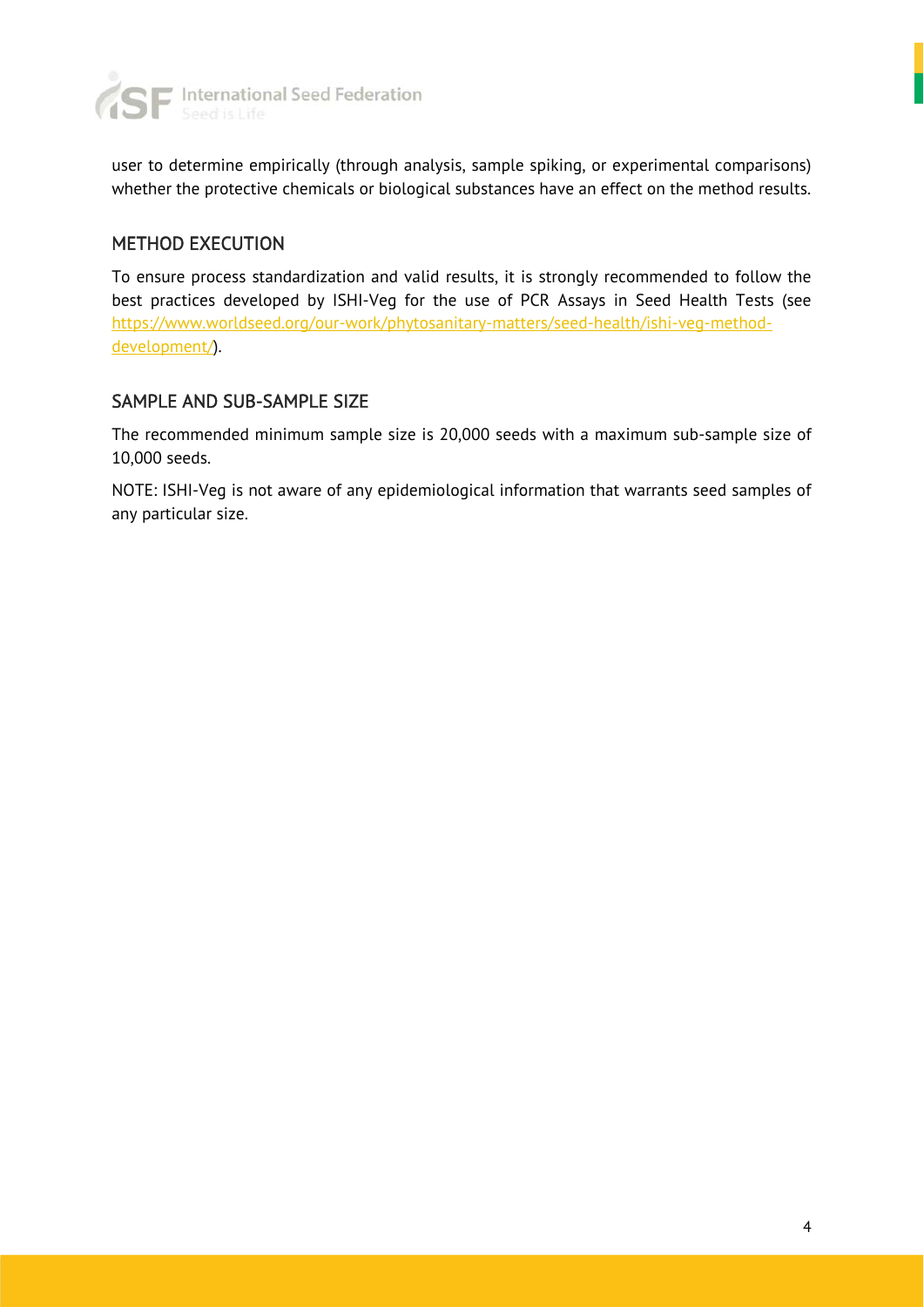

# Protocol for detecting *Candidatus* Liberibacter solanacearum in Carrot Seed

# SEED-EXTRACT qPCR

#### Material

| Stomacher and stomacher bags                        | PBS buffer (Table 1) |
|-----------------------------------------------------|----------------------|
| DNA isolation kit (Qiagen DNeasy Plant Mini kit)    | Controls (Table 2)   |
| TaqMan PCR mix, primers (Table 3) and PCR equipment | Centrifuge           |

### Table 1: Phospate Buffered Saline (PBS) buffer

| Compound                         | Amount/L |
|----------------------------------|----------|
| NaCl                             | 8.00q    |
| KH <sub>2</sub> PO <sub>4</sub>  | 0.24q    |
| Na <sub>2</sub> HPO <sub>4</sub> | 1.44 g   |
| KCL                              | 0.20q    |

### Table 2. Controls

| Control type                            |                                                                                                                           |
|-----------------------------------------|---------------------------------------------------------------------------------------------------------------------------|
| Positive Extraction Control (PEC)       | Acidovorax cattleyae spike                                                                                                |
| Negative Extraction Control (NEC)       | <b>PBS</b> buffer                                                                                                         |
| Internal Amplification Control (IAC)    | Acidovorax cattleyae spike                                                                                                |
| Positive Process Control (PPC)          | Seeds infected with <i>Ca</i> . L. solanacearum, or healthy seed<br>lots spiked with <i>Ca</i> . L. solanacearum extracts |
| Negative Process Control (NPC)          | Healthy seeds (Ca. L. solanacearum negative seeds)                                                                        |
| Positive Amplification Control 1 (PAC1) | Ca. L. solanacearum DNA                                                                                                   |
| Positive Amplification Control 2 (PAC2) | <i>Acidovorax cattleyae</i> DNA                                                                                           |
| Non Template Control (NTC)              | Nucleic acid free water                                                                                                   |

#### Table 3. Primer sequences and references

| <b>Name</b> | Sequence                                             | Source                    |
|-------------|------------------------------------------------------|---------------------------|
| Lso-F       | 5' - GTC GAG CGC TTA TTT TTA ATA GGA - 3'            |                           |
| <b>HLBr</b> | 5' - GCG TTA TCC CGT AGA AAA AGG TAG - 3'            | Li et al., 2006 &<br>2009 |
| <b>HLBp</b> | 5' - FAM - AGA CGG GTG AGT AAC GCG - BHO1 - 3'       |                           |
| $Acat2-F$   | $5'$ – TGT AGC GAT CCT TCA CAA G – 3'                |                           |
| Acat2-R     | $5'$ – TGT CGA TAG ATG CTC ACA AT – 3'               | Koenraadt et al.,<br>2014 |
| Acat1-Pr    | 5' - HEX - CTT GCT CTG CTT CTC TAT CAC G - BHQ2 - 3' |                           |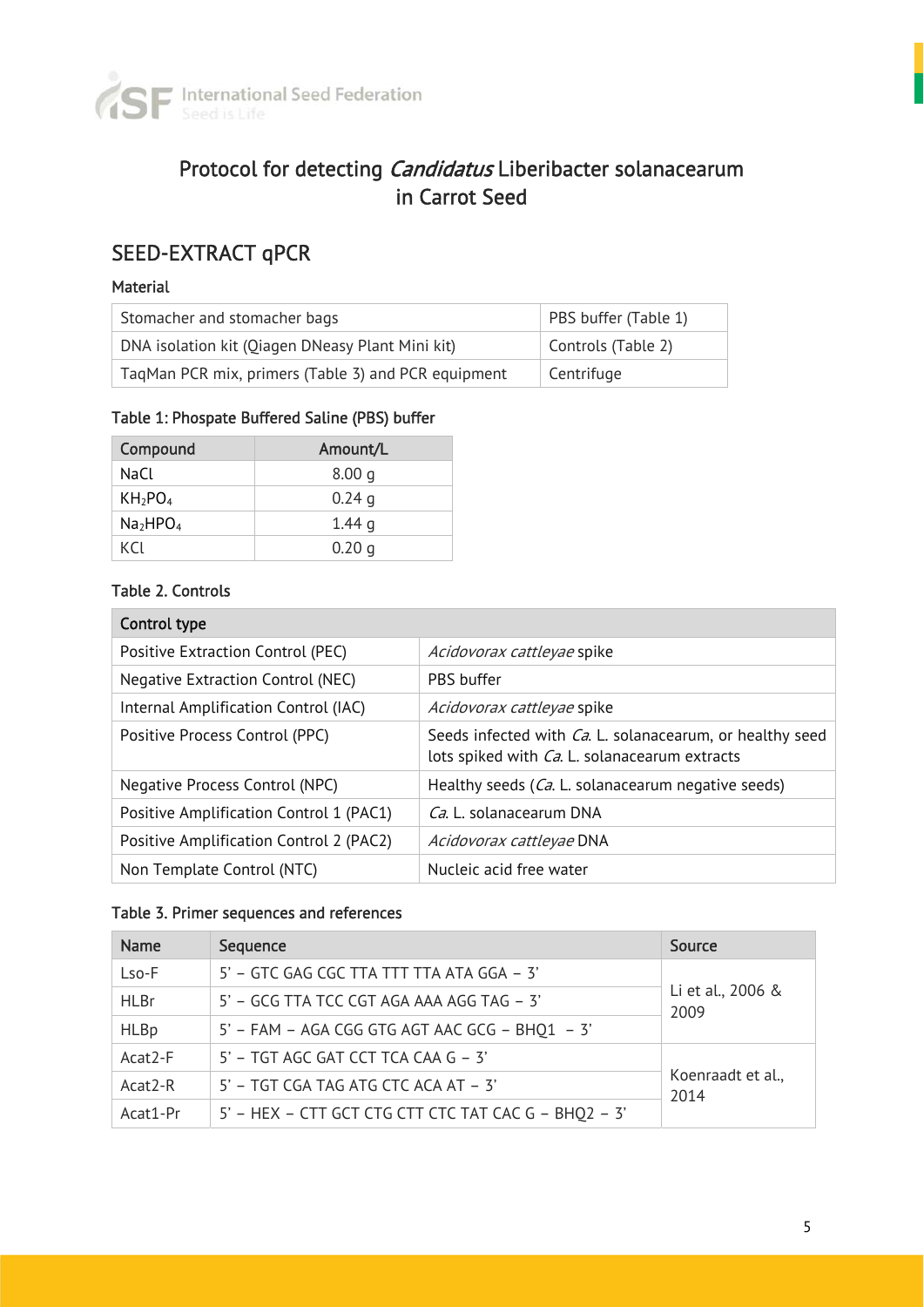

#### 1. Extraction of bacteria from seeds

- 1.1. Add the sub-samples, the Positive Process Control (PPC) and the Negative Process Control (NPC) to sterile stomacher bags with 100 mL sterile PBS buffer (ratio of 100 mL buffer / 10,000 seeds)
- 1.2. As a Negative Extraction Control (NEC) include a sterile stomacher bag with 100 mL sterile PBS buffer only (without seeds)
- 1.3. As a Positive Extraction control (PEC) and Internal Amplification Control (IAC) add 100 μL of Acat spike (OD600=0.6) to each of the sub-samples, the PPC, the NPC and the NEC
- 1.4. Macerate all samples and controls (including NEC without seeds) in a stomacher machine until all the seeds are crushed
- Note: With InterScience Bag mixer good results were obtained by stomaching for 4 min at speed 3 and gap 5
- 1.5. Pipet 2 mL of the extract from the filtered side of the stomacher bag into a 2 mL tube.

#### 2. DNA extraction

- 2.1. Centrifuge the 2 mL filtered extract to pellet large seed debris (500 RCF, 1 min) and transfer 1 mL of the supernatant to a new 1.5 mL micro-centrifuge tube.
- 2.2. Centrifuge at 10,000 RCF for 5 min to pellet the bacteria. Remove the supernatant and continue the DNA extraction with the Qiagen DNeasy kit on the pellet in each tube.
- 2.3. Check that the salts in the Qiagen DNeasy Plant Mini Kit are dissolved in the AP1 buffer, if necessary, place at 65°C until the salts are dissolved.
- 2.4. Add 400 μL Buffer AP1 and 4 μL RNase-A stock solution (100 mg/mL) to the pellet. Resuspend the pellet, vortex and incubate at 65°C for 10 min.
- 2.5. Add 130 μL Buffer P3 to the lysate, mix, and incubate for 5 min on ice or at +4 °C.
- 2.6. Centrifuge the lysate for 5 min at 20,000 RCF.
- 2.7. Pipet the lysate into the QIA shredder Mini spin column (lilac) placed in a 2 mL collection tube, and centrifuge for 2 min at 20,000 RCF.
- 2.8. Transfer the flow-through into a new 1.5 mL tube without disturbing the cell-debris pellet.
- 2.9. Add 1.5 volumes of Buffer AW1 to the cleared lysate, and mix by pipetting.
- 2.10. Pipet 650 μL of the mixture, including any precipitate that may have formed, into the DNeasy Mini spin column (white) placed in a 2 mL collection tube and centrifuge for 1 min at 6,000 RCF and discard the flow-through.
- 2.11. Add 500 μL Buffer AW2 and centrifuge for 1 min at 6,000 RCF and discard the flowthrough.
- 2.12. Repeat the wash step by adding 500 μL Buffer AW2 to the DNeasy Mini spin column, and centrifuge for 2 min at 20,000 RCF to dry the membrane.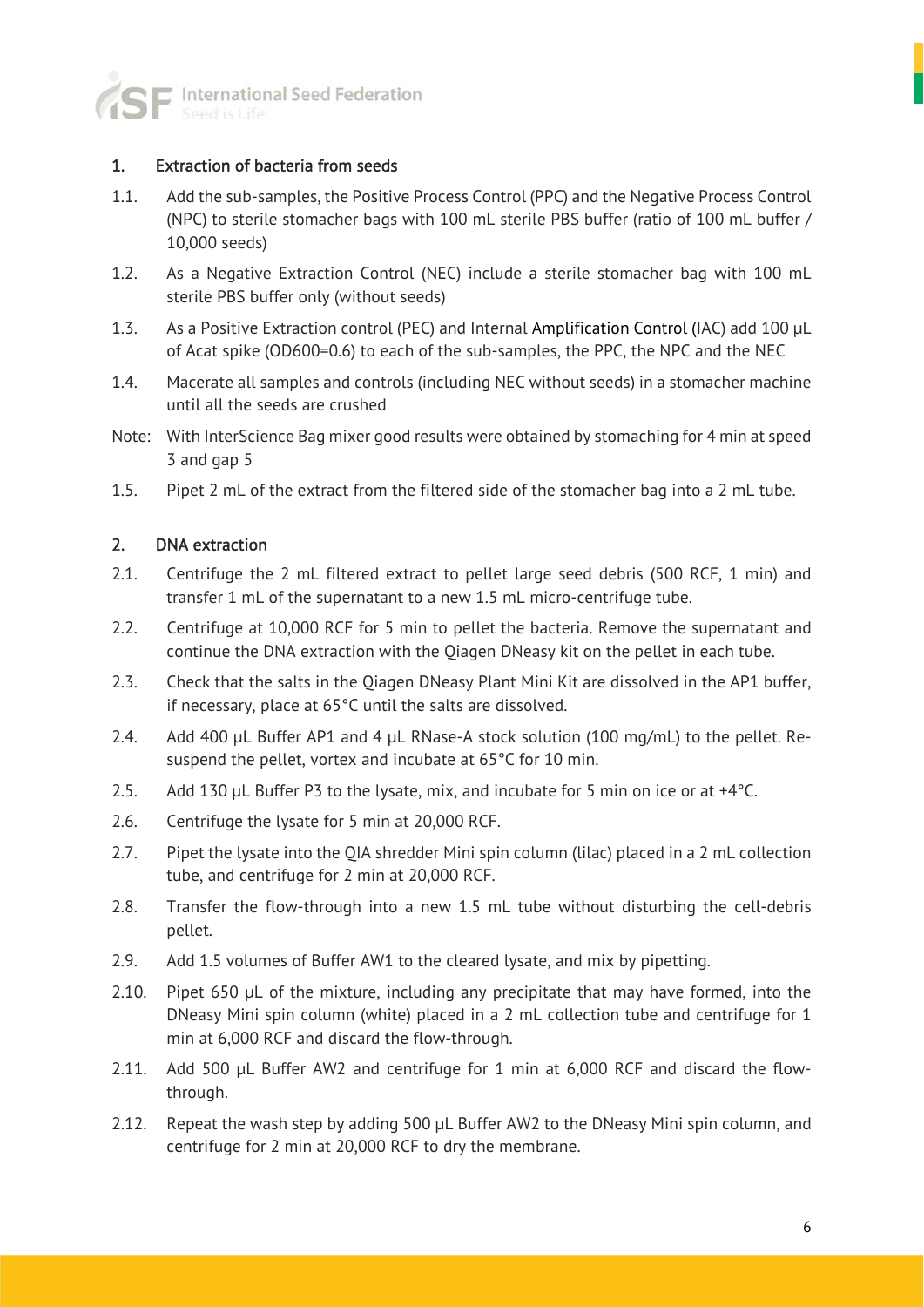

- 2.13. Elute the extracted and purified DNA by adding 100 μL AE Buffer, incubate at room temperature for 5 min and centrifuge into a clean 1.5 ml tube at 6,000 RCF for 1 min.
- Note: The assay has been validated with the Qiagen DNeasy Plant kit. It is the responsibility of the user to check with an in-lab validation study if the sensitivity and selectivity of the assay is not influenced when using a different DNA isolation kit.

### 3. TaqMan PCR

Note: Work on ice whenever possible and minimize probes exposure to light.

- 3.1. Test the sub-sample extracts, NTC, PPC, NPC, NEC, PAC1 and PAC2 with the duplex Lso-Acat TaqMan PCR. Table 4 provides an example for the reaction mixtures. However, reaction mixture and conditions need to be checked and/or optimized within each laboratory.
- 3.2. Add in duplicate the sub-sample extracts, NTC, PPC, NPC, NEC, PAC1 and PAC2 to the PCR reaction mixture in a suitable PCR reaction tube or plate.
- 3.3. Run the assay based on the conditions described in Table 5 for the duplex TaqMan.

| Component                 | For 1 reaction (in µL) | <b>Final Concentration</b> |
|---------------------------|------------------------|----------------------------|
| PCR grade $H_2O$          | 4.51                   |                            |
| TaqMan Master Mix $1(2x)$ | 7.50                   | 1x                         |
| Lso-F $(25 \mu M)$        | 0.18                   | $0.3 \mu M$                |
| HLBr $(25 \mu M)$         | 0.18                   | $0.3 \mu M$                |
| $HLBp$ (25 $\mu$ M)       | 0.12                   | $0.2 \mu M$                |
| Acat2-F $(25 \mu M)$      | 0.18                   | $0.3 \mu M$                |
| Acat2-R $(25 \mu M)$      | 0.18                   | $0.3 \mu M$                |
| Acat1-Pr $(10 \mu M)$     | 0.15                   | $0.1 \mu M$                |
| Sample                    | 2.00                   |                            |
| <b>Total</b>              | 15.00                  |                            |

Table 4. Example PCR mix for the duplex Lso-Acat TaqMan

1 Applied TaqMan Universal Mastermix II for example

Table 5. PCR conditions for the duplex Lso-Acat TaqMan

| <b>Step</b> | Temperature | <b>Duration</b>  |
|-------------|-------------|------------------|
| hold        | 95°C        | $10 \text{ min}$ |
| 40 cycles   | 95°C        | $15 \text{ sec}$ |
|             | 60°C        | $60$ sec         |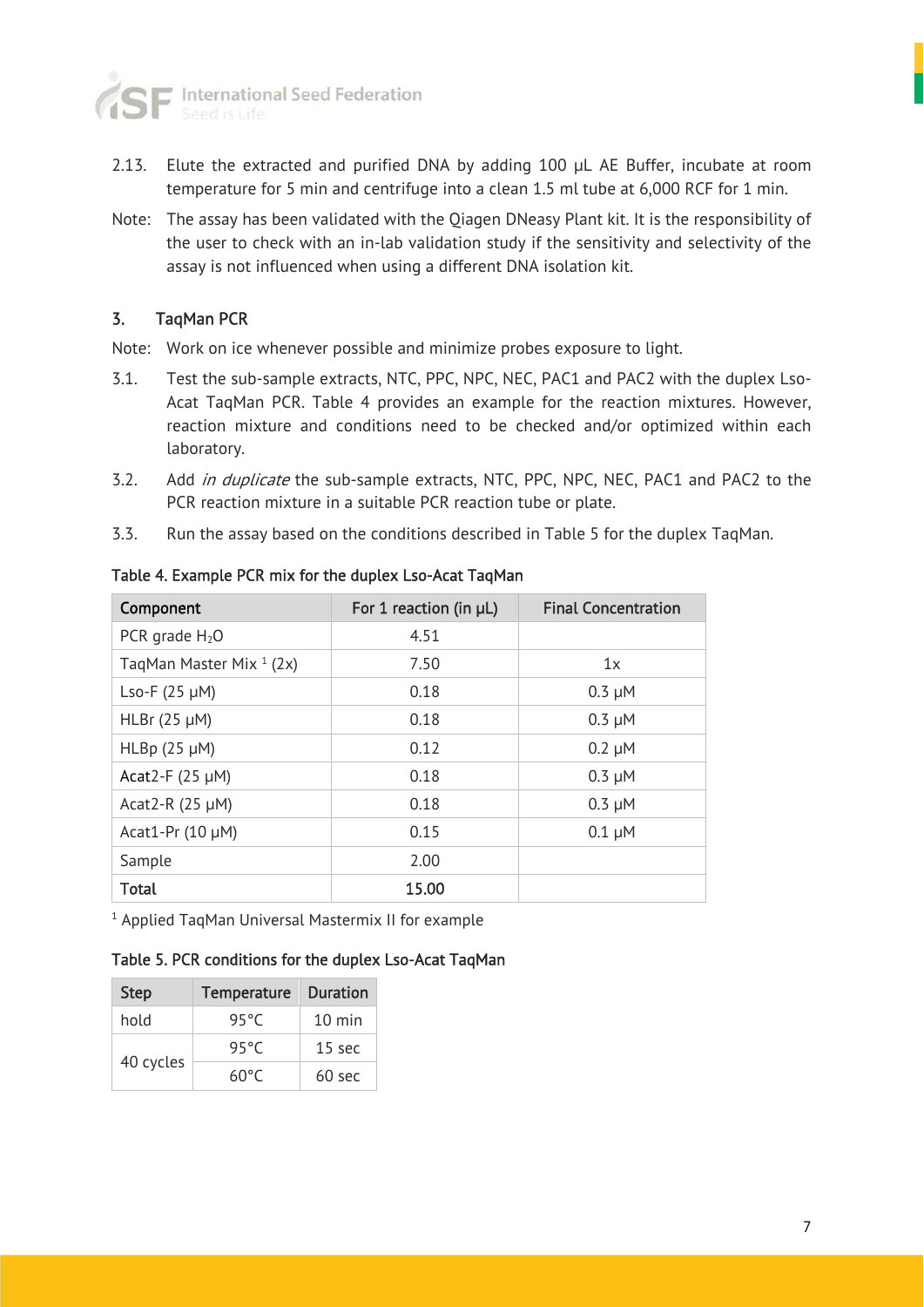

#### 4. Interpretation and decisions

Cut-off values need to be determined individually by each laboratory. The cut-off for the IAC Acidovorax cattleyae (Acat) is set preferably below Cq 35. A cut-off value of Cq 40 for the Lso TaqMan PCR was used for the validation study. Test results are only valid when all included controls presented in Table 2 give the expected result.

| Lso TaqMan   | Acat TaqMan (IAC) | qPCR result                                            |
|--------------|-------------------|--------------------------------------------------------|
| Cq < 40      | Not relevant      | Target DNA for <i>Ca</i> . L. solanacearum detected    |
| $Cq \ge 40$  | $Ca \geqslant 35$ | Inconclusive, repeat PCR                               |
| $Ca \geq 40$ | Cq < 35           | No target DNA for <i>Ca</i> . L. solanacearum detected |

#### Table 6. Interpretation and decision table duplex Lso-Acat TaqMan

#### **REFERENCES**

- Bertolini, E., Teresani, G. R., Loiseau, M., Tanaka, F. A. O., Barbé, S., Martínez, C., Gentit, P., López, M. M. & Cambra, M. (2015). Transmission of 'Candidatus Liberibacter solanacearum' in carrot seeds. Plant Pathology, 64(2), 276-285.
- Chitrampalam, P., Asma, M. & Hiddink, G. (2019). Validation report version 1.1. Detection of Candidatus Liberibacter solanacearum on Carrot Seed by Seed Extract PCR. ISF, ISHI-Veg.
- EPPO (2020). PM 7/ 143 (1) 'Candidatus Liberibacter solanacearum'. EPPO Bulletin 50, pg 49 68. DOI: 10.1111/epp.12611
- Fujikawa, T., Yamamura, K., Osaki, K. et al. (2020). Seed transmission of 'Candidatus Liberibacter solanacearum' is unlikely in carrot. Journal of General Plant Pathology May 2020. https://doi.org/10.1007/s10327-020-00927-1
- Haapalainen, M. (2014). Biology and epidemics of *Candidatus* Liberibacter species, psyllidtransmitted plant-pathogenic bacteria. Annals of Applied Biology, 165, 172-198.
- Koenraadt, H., van Vliet, A., Jodlowska, A., Woudt, B., Ebskamp, M. & Bruinsma, M. (2014). Detection of Acidovorax citrulli in seed extracts of melon and watermelon with TaqMan PCR. 7th ISTA Seed Health Symposium. Edinburgh, United Kingdom, 12–14 June 2014.
- Li, W., Abad, J. A., French-Monar, R. D., Rascoe, J., Wen, A., Gudmestad, N. C., Secor, G. A., Lee, I. M., Duan, Y., & Levy, L. (2009). Multiplex real-time PCR for detection, identification and quantification of 'Candidatus Liberibacter solanacearum' in potato plants with zebra chip. Journal of Microbiological Methods, 78, 59–65.
- Li W., Hartung, J. S. & Levy, L. (2006). Quantitative real-time PCR for detection and quantification of *Candidatus* Liberibacter species associated with citrus huanglongbing. Journal of Microbiological Methods, 66, 104–115.
- Loiseau, M., Renaudin, I., Cousseau-Suhard, P., Lucas, P. M. & Gentit, P. (2015). Assessment of performance criteria of *Candidatus* Liberibacter solanacearum detection methods. In: Testa-EPPO Conference on Diagnostics for Plant Pests. (https://www.eppo.int/MEETINGS/2015 meetings/wk testa).
- Loiseau, M., Renaudin, I., Cousseau-Suhard, P., Lucas, P. M., Forveille, A. & Gentit, P. (2017a). Lack of evidence of vertical transmission of 'Candidatus Liberibacter solanacearum' by carrot